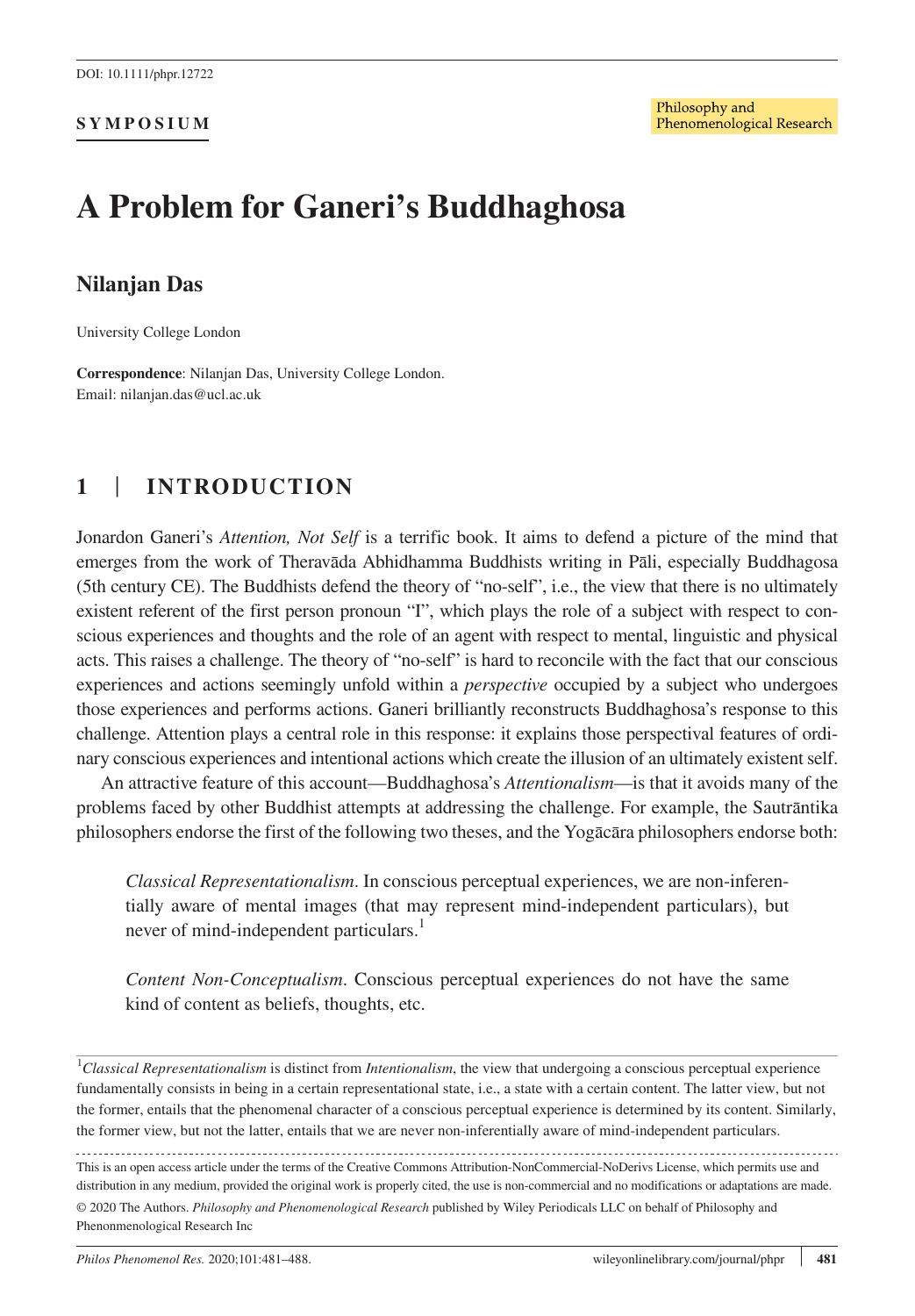Ganeri argues that Buddhaghosa rejects both theses. This clearly is something that should lead us to favour Buddhaghosa's views. *Classical Representationalism* cuts us off from the external world, while *Content Non-Conceptualism* makes it difficult to explain how conscious perceptual experiences can justify beliefs or can be described using propositional attitude ascriptions. My worry: it's unclear how these attractive features of Buddhaghosa's view can be reconciled with his metaphysical commitments, especially those that allow him to preserve a robust form of the "no-self" thesis.

The defenders of Theravāda Abhidhamma think: if there is an ultimately existent self, it must be an inner constituent of a person over and above the psycho-physical elements (the *aggregates* or *khandha*) that constitute the person. This inner self is both a subject and an agent: it undergoes conscious experiences and thoughts at different times, and exercises executive control in intentional action. The aim of the Theravādins is to defend an insight offered by the Buddha in his discourses: namely, when we analyse the person, we find no constituent that plays the roles attributed to this inner self (*Visuddhimagga* XVIII.28-31 in Kosambi 1940, p. 419-20). All we find are bundles of short-lived psycho-physical *elements* (*dhamma,* or *tropes* in Ganeri's interpretation) that come into existence and quickly disappear.

In the work of Sautrāntika and Yogācāra philosophers like Vasubandhu  $(4<sup>th</sup>$  century CE) and Dignāga ( $5<sup>th</sup>$ -6<sup>th</sup> century CE), this basic picture of the human person is generalised to encompass the entire world. For these philosophers, then, the basic furniture of the world are just these momentary elements. It is this development of the earlier Buddhist view that pushes these philosophers towards *Classical Representationalism* and *Content Non-Conceptualism*. One reason for this might be that these philosophers often assume:

*The Primacy Thesis*. Our best metaphysical theories should constrain our theories in epistemology and philosophy of mind, i.e., whenever there is a conflict between one of our best metaphysical theories and a proposed theory in epistemology or philosophy of mind, we should reject the latter.

At least sometimes, it seems that the Theravādins reject the *Primacy Thesis*. But if Buddhaghosa takes that option, then his rejection of *Classical Representationalism* and *Content Non-Conceptualism* will begin to look arbitrary. For, if the Sautrāntika and Yogācāra arguments are valid, then Buddhaghosa can only preserve the attractive features of his account *by treating mind and matter differently* and *by positing common characteristics or universals* that can be instantiated by the psycho-physical elements that constitute the world. Both these options seem costly from Buddhaghosa's perspective. Thus, there is a tension between Buddhaghosa's theory of conscious experience and the rest of his metaphysics.

# **2** | **CLASSICAL REPRESENTATIONALISM**

Begin with Buddhaghosa's rejection of *Classical Representationalism*. This is laid out in what Ganeri calls his *philosophy of cognition*, i.e., his explanation of how conscious perceptual experiences arise (Ganeri 2017, chapters 7-10). For simplicity, focus on the case of vision. Visual processing, on this picture, is divided into three stages: the *reception* of an object (s*ampa*ṭ*icchana*), the *investigation* of that object (*santīra*ṇ*a*), and the *determination* (*votthapana*) of that object. In all this, attention plays the role of a gatekeeper, at first determining what gets perceptually acknowledged and later determining what gets investigated and categorised (ibid., p. 181ff). To borrow Buddhaghosa's example, suppose I am looking at a coin. The first stage of visual processing involves the orienting of attention to the coin and results in primary visual acknowledgement (*cak*ṣ*ur*-*viññā*ṇ*a),* whereby only certain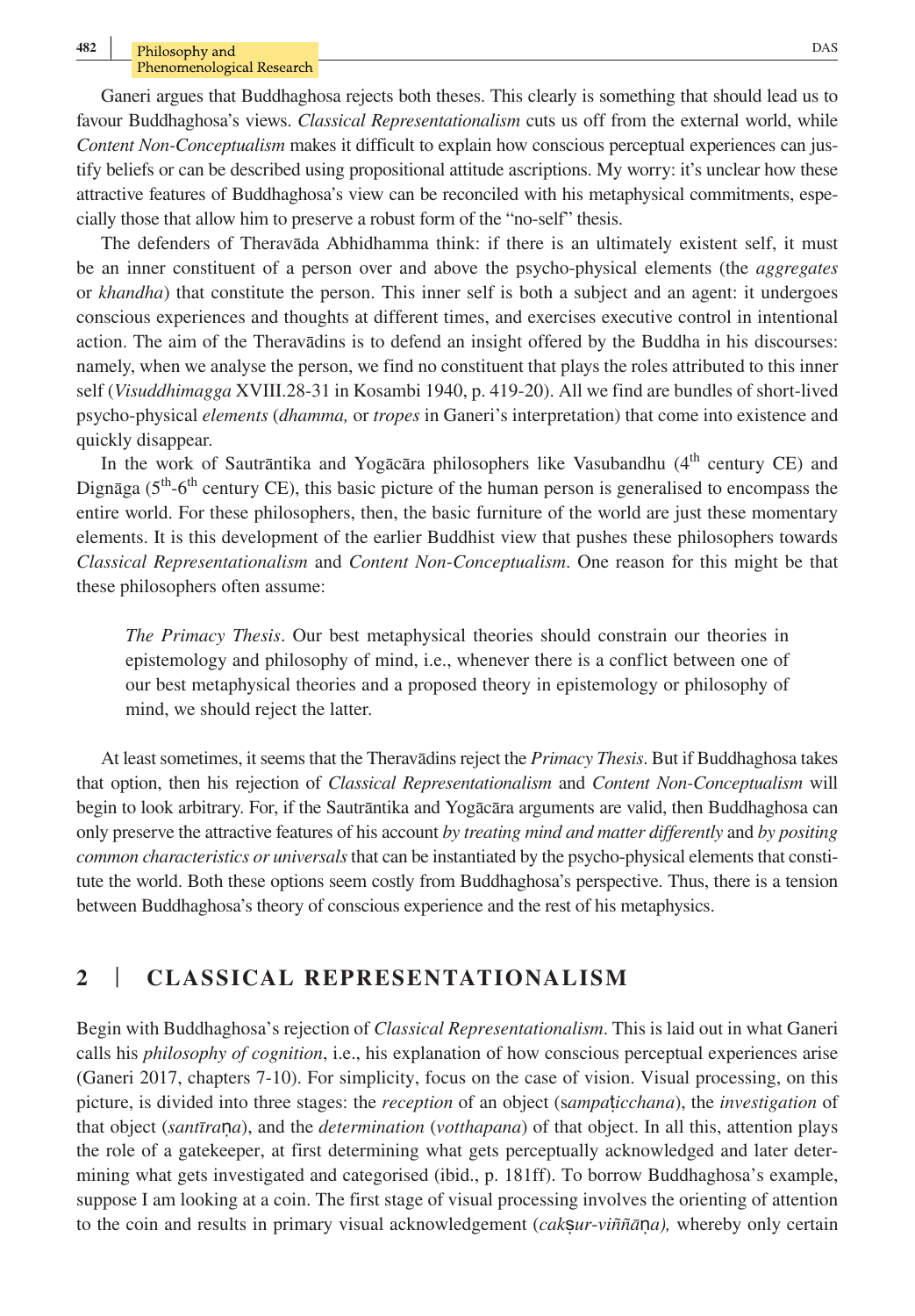qualities, e.g., its white colour, etc., are registered. The second stage involves investigating the stimulus so as to distinguish further properties—e.g., spatial properties like flatness or squareness—of the coin. The final stage involves categorising or determining the object, e.g., as a coin. After this, there is a final stage of post-perceptual processing—what Buddhaghosa calls *running* (*javana*)—where outputs of perceptual processing are made available for use in reasoning, verbal reports and physical action. It is at this stage that the agent undergoes a phenomenally conscious experience as of a coin before her.

On this picture, the object that is thus registered, investigated and determined is not a mental image, but rather the material object itself. The Sautrāntika philosophers, like Vasubandhu, deny this.<sup>2</sup> For them, perceptual processing analogously begins with the contact of the agent's sense-faculty with a material object, which produces an initial visual awareness (*cak*ṣ*ur*-*vijñā*ṇ*a)* where a mental image that resembles the relevant material object appears to the agent. Then, there is a further stage of higher-level perceptual processing, where the agent retrieves the same (or similar) mental image (*ākāra*) from memory, infers the existence of a mind-independent particular, and discriminates or categorises it. It is at this stage that what we take to be conscious perceptual experience—here, called *mental consciousness* (*mano-vijñāna*)—actually arises. While the two processes—described by Buddhaghosa and the Sautrāntika philosophers—are roughly isomorphic, the second depends importantly on the idea that what appears in the conscious perceptual experience is a mental image.

What led the Sautrāntika philosophers to reject this view? There is a standard explanation (Dhammajoti 2007, p. 174). They were committed to:

*The Doctrine of Momentariness*. There are no (ultimately existent) temporally extended entities.

*The Thesis about the Object of Awareness*. Any intentional object (*ālambana*) of perceptual awareness must both cause the awareness and resemble what appears in it.

*The Thesis about Causation*. If an intentional object of perceptual awareness causes that awareness, then it must be present prior to the perceptual awareness.

If this doctrine is correct and perceptual processing is temporally extended, then the mind-independent particular that was in contact with the relevant sense-faculty cannot be present at the time when the primary perceptual acknowledgement occurs, or at the time when the final conscious perceptual experience—the mental consciousness—takes place. So, whatever item appears to the subject at these stages can only be a mental image left by the initial sense-object contact. The agent can become aware of, or know about, the relevant mind-independent particular only by inference.

If Buddhaghosa rejects *Classical Representationalism*, which step of this argument will he reject? A plausible answer: he will reject the *Doctrine of Momentariness*. Defenders of Theravāda Abhidhamma typically think that mental occurrences are just bundles of ontologically simple, impartite, extremely short-lived elements. Interestingly, this is not how the Theravādins think of the material world.3 In *The Points of Discussion* (*Kathāvatthu*) XXII.8, we see the Theravādins defending the claim that material objects must persist for longer than mental occurrences on the ground that, if that

<sup>2</sup> For a discussion of this theory, with reference to the Sautrāntika Śrīlāta, see Dhammajoti (2007, chapter 9). This theory also gets repeated by Vasubandhu in his *Commentary on the Treasury of Metaphysics* (*Abhidharmakośabhā*ṣ*ya*); see Pradhan (1975, p. 143-4; p. 473-4).

<sup>&</sup>lt;sup>3</sup>For discussion of this asymmetric treatment of mind and matter in Theravada Buddhism, see Kim (1999).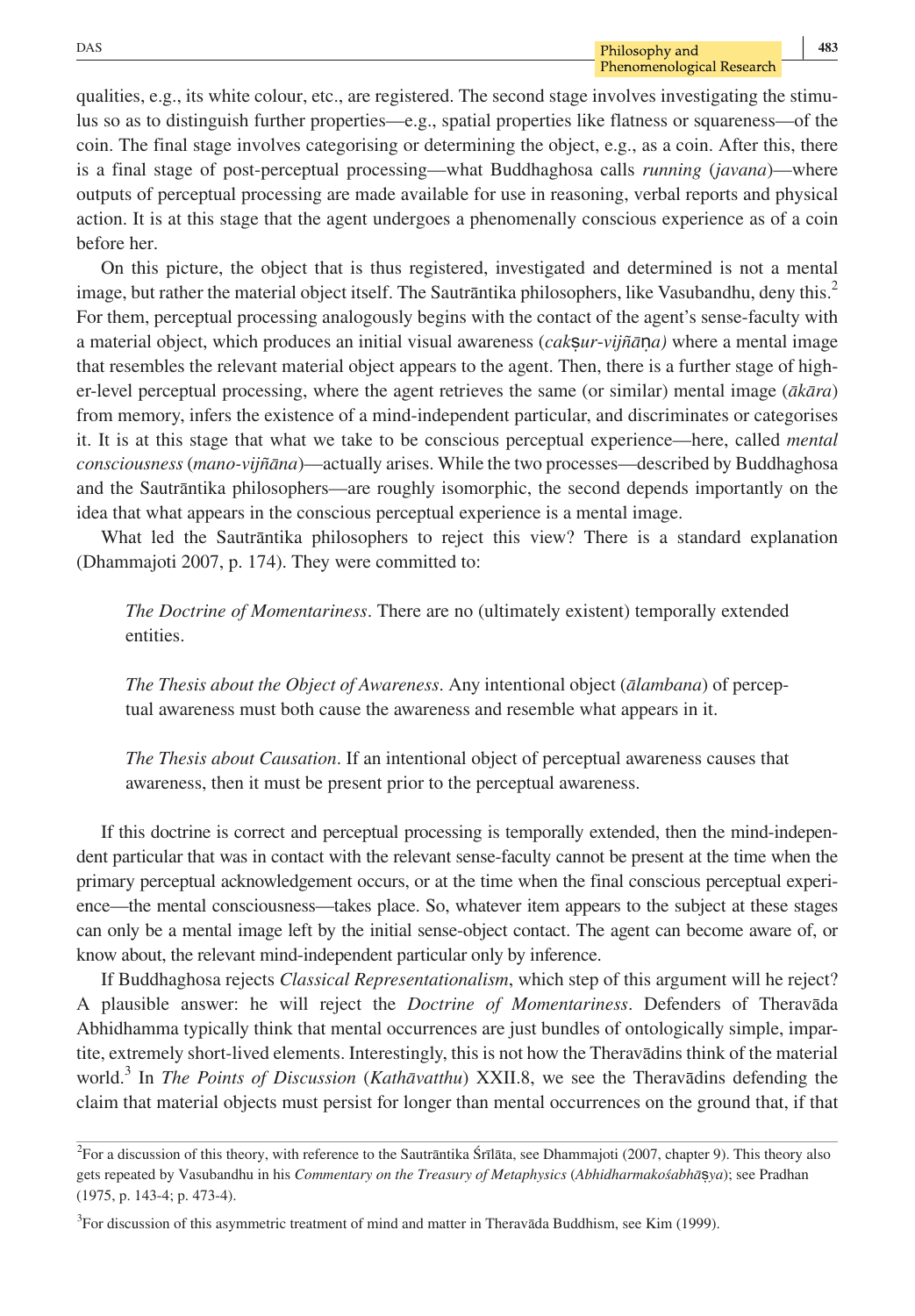weren't the case, it would be impossible to account for the perception of the external world (Taylor 1897, p. 620-1). Karunadasa (2015) glosses the passage as follows: "What it seems to imply is that since the Buddhist theory of perception involves a succession of mental events, if a momentary material object impinges on a momentary sense-organ, both will have disappeared by the time the perceptual process is expected to culminate in full perception" (Karunadasa 2015, p. 247-8). This means that the Theravādins reject the *Doctrine of Momentariness* (as formulated here).

This is puzzling. On the most natural way of understanding the dispute, the Theravādins are rejecting a version of the *Primacy Thesis:* they are saying that if there is a conflict between a full-blown theory of momentariness and the plausible commitment that we are non-inferentially aware of or know about mind-independent particulars, we should reject the former. But if this is right, then the Theravadins' oddly restricted doctrine of momentariness doesn't cohere very well with their other commitments. In fact, as Vasubandhu shows us, the *Doctrine of Momentariness* just follows from two premises (Pradhan 1975, p. 193). The first premise is that all causally conditioned things, e.g. material objects, eventually perish. The second premise is that we can only explain how an object could be destroyed after persisting for a while by appealing to some internal changes in it, e.g., a change in the configuration of its parts or its other intrinsic characteristics.<sup>4</sup> The first premise is common ground amongst all Buddhists, and the second seems plausible. But if the basic constituents of reality are ontologically simple and impartite, they aren't bearers of properties and they don't have parts. So, their destruction couldn't be explained in terms of changes in their intrinsic characteristics or the configuration of their parts. The only options available to a Theravādin like Buddhaghosa are: (a) to deny that the basic constituents of reality are ontologically simple and impartite, (b) to reject the *Thesis about the Object of Awareness,* and (c) to reject the *Thesis about Causation*. None of these moves should be appealing from the Theravādin's perspective.

The upshot: it's hard to see how Buddhaghosa's rejection of *Classical Representationalism* can be reconciled with his broader metaphysical commitments.

### **3** | **CONTENT NON-CONCEPTUALISM**

Let's move on to *Content Non-Conceptualism*, i.e., the claim that conscious perceptual experiences have contents of a different kind from the contents of beliefs, thoughts, etc. Along with his philosophy of cognition, Buddhaghosa also offers what Ganeri calls a *philosophy of consciousness*, i.e., an account of the structure of conscious experience. On this picture, any conscious mental state (*citta*) is also always accompanied by certain functional aspects called the *concomitants* (*cetasika*). One of these concomitants is *identificatory type* (*saññā*). When I perceptually recognise a coin as flat, as white, etc., my perceptual experience involves identificatory types "flat", "white", "coin", etc. which are attached to the perceived object. On Buddhaghosa's view, even conscious experiences of animals that lack linguistic capacities can involve identificatory types of this sort, so identificatory types may not be concepts (at least if we take linguistic capacities to be a necessary condition for

<sup>4</sup> The second premise is partly motivated by appeal to the fact that an external cause—e.g., the blow of a hammer—cannot explain how a glass bowl is destroyed, since destruction involves an absence and therefore, since absences aren't positive entities (*bhāva*), they cannot be brought into existence. This is often taken to suggest that destruction is spontaneous. This is misleading: when Vasubandhu says that destruction is causeless (*ākasmika*), what he means is that when we are trying to causally explain destruction, our explanandum isn't the production of an absence but rather the production of certain one or more new entities (e.g., the shards of glass) that replace an earlier entity, e.g, the glass bowl. And this must be explained with reference to some internal change in the destroyed object.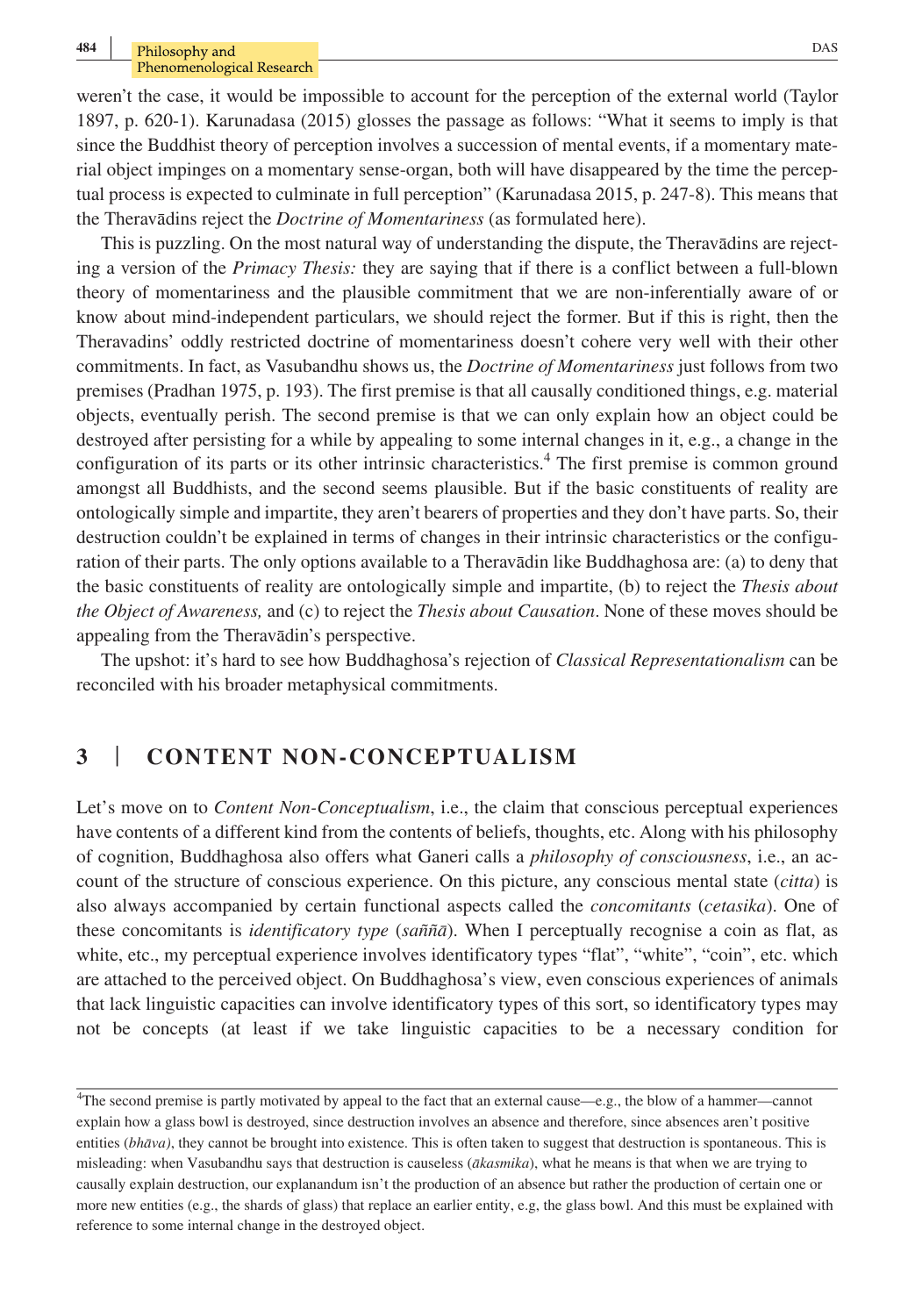concept-possession) (Ganeri 2017, p. 98). The important point, for our purposes, is this: the ability to represent the world using identificatory types makes it possible for us to use the information made available by conscious perceptual experiences for the purposes of reasoning, guiding action, and verbal reports. This means that the contents of conscious perceptual experiences cannot be of a different kind entirely from the contents of the judgements, beliefs, etc. that are involved in these acts. So, *Content Non-Conceptualism* is false.<sup>5</sup>

Later Yogācāra Buddhists, e.g., Dignāga ( $5<sup>th</sup>-6<sup>th</sup>$  century CE) and Dharmakīrti (7<sup>th</sup> century CE), embraced *Content Non-Conceptualism*. In the Buddhist epistemological school that began with Dignāga, there are two sources of knowledge: perception and inference. However, the contents of conscious perceptual experiences are importantly different from the content of inferential judgements: unlike contents of inferential judgements, they cannot be characterised by means of coarse-grained representational devices like concepts, which correspond to the common nouns of a natural language. On this picture, the content of conscious perceptual experiences isn't directly available for the purposes of reasoning, guiding action or verbal reports, but only indirectly. For Dharmakīrti and his successors, it is only after we form an initial judgement (*adhyavasāya*) whereby we categorise what we are perceiving, that we can reason and act on the basis of our perceptual experiences. So, this view drives a wedge between the contents of conscious perceptual experiences and the contents of beliefs, judgements, thoughts, etc. Once again, this idea is motivated by a metaphysical commitment.

Before Dignāga, the Abhidharma philosophers thought that the basic constituents of reality could have two kinds of characteristics: *own-characteristics* (*sva-lak*ṣ*a*ṇ*a*) and *common-characteristics (sāmānya-lak*ṣ*a*ṇ*a*).<sup>6</sup> Since Ganeri (2001, chapter 4) likes thinking of these constituents of reality as ontologically simple, impartite *tropes*, let's work with a trope-theoretic ontology. Suppose a leaf on a tree is constituted by a particular greenness-trope. The own-characteristic of that trope is the trope's own nature, i.e., something that no other trope has. But a common characteristic of the greenness-trope is something it shares with other tropes, e.g., the characteristic of being a particular shade of green that it shares with other greenness-tropes. Now, implicitly, Buddhaghosa and other Theravāda philosophers may also be working with this same picture: the identificatory types by which we perceptually recognise particulars track common characteristics shared by certain tropes. So, on one way of understanding the view of knowledge that Ganeri attributes to Buddhaghosa, when we non-accidentally represent something using the right identificatory type by attending expertly to its common characteristics, we gain knowledge about properties of the things that we perceive (Ganeri 2017, p. 146ff).

In Dignāga and Dharmakīrti, there is a shift away from this picture. For both these philosophers, the basic constituents of reality don't have common characteristics. But inferential judgements necessarily ascribe common characteristics to things; in that respect, they cannot give us access to the structure of reality. If we want to leave open the possibility that there is at least one source of knowledge that gives us access to the structure of reality, then we should want to say that perception (at least sometimes) doesn't involve ascribing common characteristics to perceived particulars. Thus, there is a natural line of reasoning from the claim that there are no genuine common characteristics to the claim that at least some perceptual experiences—which are non-misleading with respect to the structure of reality—don't have content that can be characterised using concepts.

<sup>5</sup> However, it remains compatible with Buddaghosa's view that State Non-Conceptualism, i.e., the view that perceptual experiences don't involve the exercise of conceptual capacities, is true. For, if identificatory types aren't concepts, then perceptual experiences needn't involve the use of any conceptual capacities.

<sup>6</sup> See, for example, Vasubandhu's commentary on the verse 6.14cd of the *Treasury of Metaphysics* (Pradhan 1975, p. 341). An own-characteristic of an element (at least for later philosophers like Dignāga and Dharmakīrti) is not a property of the element over and above the element itself; it's just the element itself.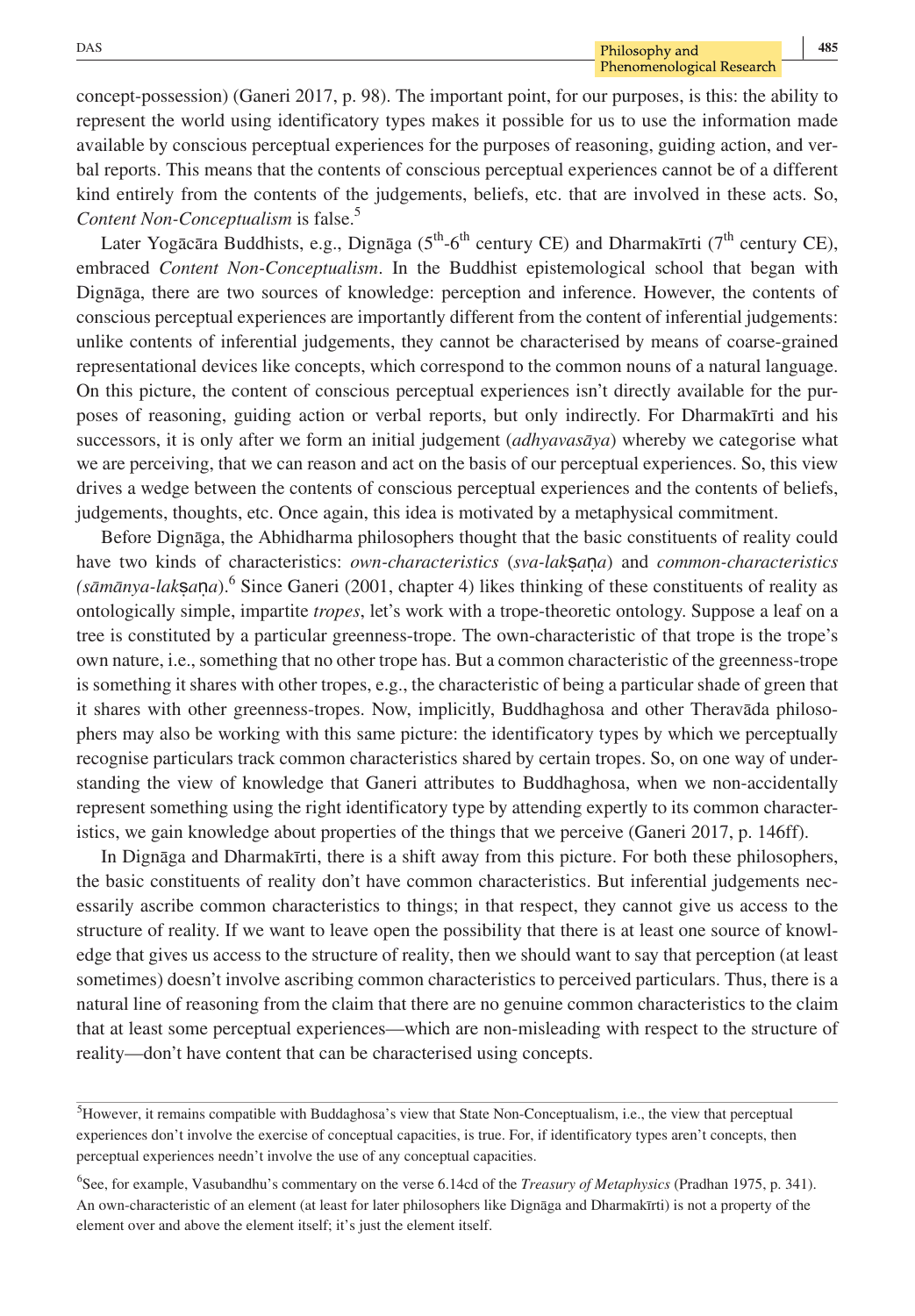The only way for someone like Buddhaghosa to resist this line of argument is to reject the claim that the things we perceive don't have common characteristics. Perhaps, Buddhaghosa could begin by rejecting the *Primacy Thesis* again: he could say that we don't have to be guided in epistemology or philosophy of mind by our best metaphysical theories. Perhaps, our best theories of intentional content should constrain our judgements about what the structure of reality is like. So, if it seems difficult to deny that perceptual experiences can justify beliefs or can be verbally described like other propositional attitudes like beliefs, then we should just accept the claim that perceptual experiences involve ascribing common characteristics that our concepts can latch on to.

Buddhaghosa and other Theravādins will face a challenge here. The challenge is most clearly articulated by Dharmakīrti in his *Commentary on Epistemology* (*Pramā*ṇ*avārttika*) III.41-47 (Franco and Notake 2014, p. 116-126). Once again, assume that the basic constituents of reality are ontologically simple, impartite elements. How can such elements have common characteristics? There are two options: for any common characteristic that an element of reality may have, we can either say that it is identical to its own-characteristic, or that it is distinct from its own-characteristic. Now, if the common characteristic is identical to the element's own-characteristic, then it cannot be something that element shares with other elements. So, consider the second option. There are two worries. First, if an element of reality had both its own-characterisitic and a common characteristic, it would have two characteristics, and could no longer be ontologically simple or impartite. On a trope-theoretic ontology, the point is just that if the common characterstic of a trope is just a further trope that it contains, then the relevant trope cannot be impartite. Second, if we say that common characteristics that we track are ultimately real, then the challenge will be to explain how a common characteristic, which is shared by multiple elements existing at different times, can nevertheless be related to all of them. The greenness-trope that exists at a time t1 could be of the same shade of green as the greenness-trope that exists at another time t2. That can only happen if the common characteristic (perhaps, a relation-trope) that these greenness-tropes share persists through time. But that contradicts the *Doctrine of Momentariness*. 7 It is reasoning of this sort that leads Dharmakīrti, like his predecessor Dignāga, to the conclusion that, when we group things using a concept, the concept in question doesn't track any objective common characteristics. It only tracks the cognitive tendencies that guide us in our interactions with the world.

The upshot: it's unclear how Buddhaghosa's metaphysical commitments can be reconciled with his rejection of *Content Non-Conceptualism*.

# **4** | **CONCLUSION**

I have been arguing that the attractive features of Buddaghosa's account of conscious experience, which Ganeri highlights, are in tension with his other metaphysical commitments. This, I think, raises a challenge that any historical interpreter of Buddhaghosa ought to address: Is there any way of making Buddhaghosa seem more coherent? There is one salient strategy. One could insist that I am misreading Buddhaghosa: when Buddhaghosa analyses the person or conscious mental phenomena into various elements, he is

<sup>&</sup>lt;sup>7</sup>I haven't considered here the proposal that the basic elements of reality have common charactersitics, or resemble each other, merely in virtue of their own-characterstic. What makes a greenness-trope *that* particular greenness-trope is that it resembles certain other greenness-tropes, but not whiteness-tropes, yellowness-tropes, etc. Dharmakīrti doesn't consider any proposal of this sort, but it's not difficult to see how he might resist it. Dharmakīrti's main point is that when we try to categorise the content of perceptual experience using coarse-grained representational devices, we obscure or suppress the distinctions amongst the natures of the tropes that such experiences are directed at. In that sense, any attempt at categorisation always involves an element of distortion.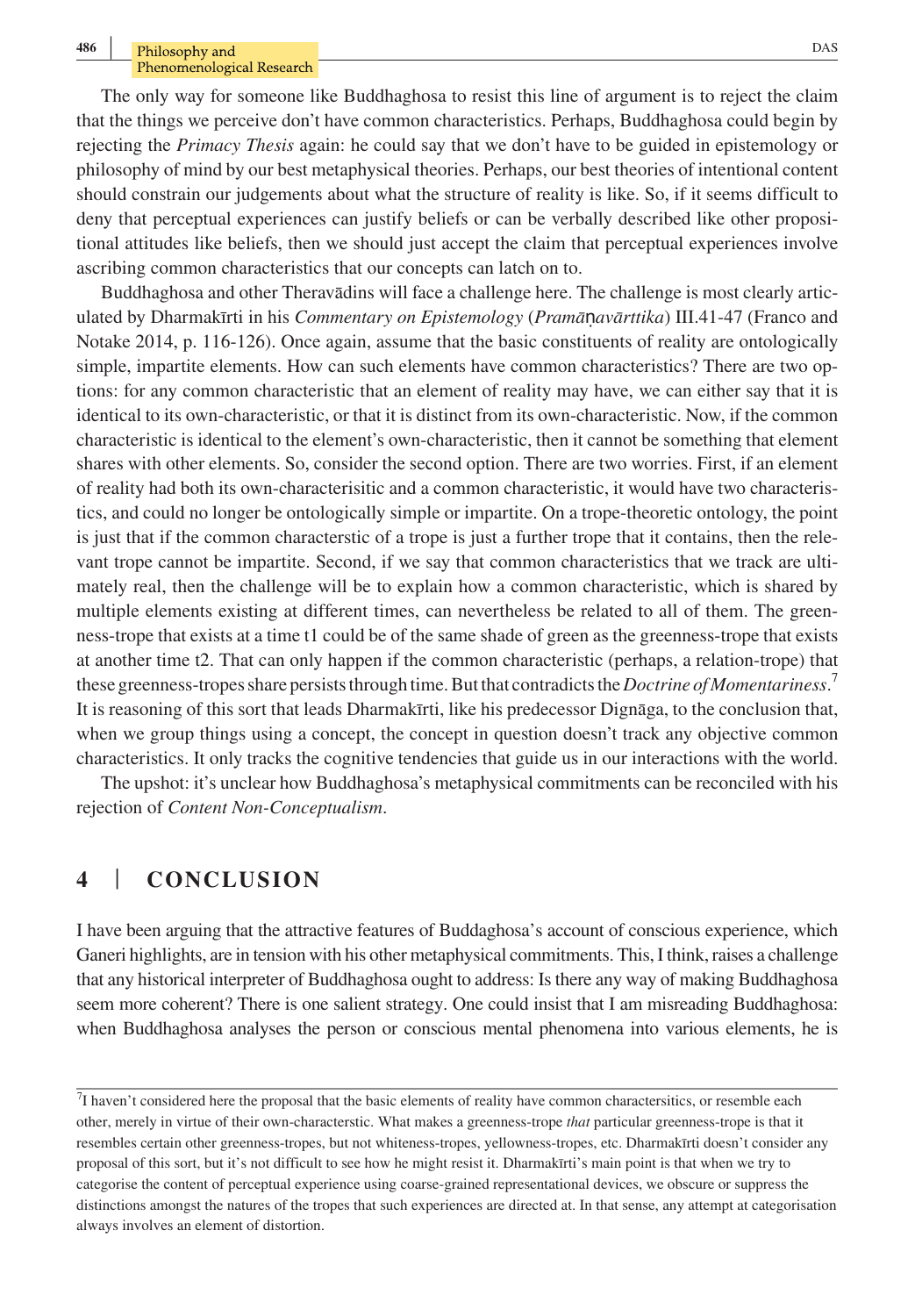merely offering the way in which the world is presented in conscious experience and thought, without defending any claims about the structure of reality (Ronkin 2005, p. 50). So, it's just a mistake to ask whether Buddaghosa's theory of conscious experience is compatible with his metaphysical commitments.

First of all, even if this interpretation of Buddhaghosa is right, it doesn't fit well with Ganeri's interpretation of him. In what Ganeri calls Buddhaghosa's philosophy of cognition, Buddhaghosa's aim is not just to analyse what shows up in conscious experience, but also to lay down an *explanation* of how conscious experience arises. A part of that story concerns stages of lower-level perceptual processing that we aren't conscious of. Yet, Buddhaghosa wants to claim that we are engaging with the same mind-independent particular through all these stages, orienting our attention towards it, seeking out its spatial boundaries, categorising it. This account, at least, seems to presuppose the persistence of the particular throughout the process. In order to reconcile this story with a background commitment to the momentariness of mental phenomena, Buddhaghosa must defend a seemingly arbitrary view on which only mental entities (or events), but not material ones, are momentary.

Second, the "no-self" thesis (as Buddhaghosa explains it in *Visuddhimagga* XVIII.28-31) is not just a claim about how things appearing in conscious experience should be analysed or understood, but a claim about whether compositionally irreducible selves or persons exist. The challenge facing the Buddhists was one of reconciling this "no-self" thesis with the fact that our conscious experiences and our actions unfold within a *perspective* occupied by a subject who undergoes those experiences and performs actions. In their attempts to do so, Vasubandhu, Dignāga and Dharmakīrti embraced controversial views like *Classical Representationalism* and *Content Non-Conceptualism*. If Ganeri's aim in this book was to show that it is possible to answer this challenge without accepting such views, it remains unclear whether we have a satisfactory answer yet. Here's a fairly general way of putting the point. If we defend the "no-self" thesis by denying the existence of compositionally irreducible selves or persons, then a similar line of reasoning (plausibly) leads us to the conclusion that ordinary material objects that persist through time, or their repeatable properties, are not the basic furniture of the world. If we want to allow the true structure of reality to be epistemically accessible to us through conscious perceptual (or some kind of epistemically direct) experience, then our conscious experiences cannot always be directed at ordinary material objects or their properties. So, the dilemma is this: if we want to reject *Classical Representationalism* and *Content Non-Conceptualism*, either we must reject the "no-self" theory or must concede that we don't have any epistemic access to the true structure of reality through conscious epistemically direct experience. Neither horn of this dilemma, I suspect, is something that any Buddhist would be willing to accept.

Perhaps, what all this shows is that the attractive bits of Buddhaghosa's picture are things that we can only preserve by jettisoning the background metaphysical commitments he shares with other Buddhists. This, if true, would be an important discovery. For it would raise some questions about what Ganeri describes as *cross-cultural philosophy*: "A cross-cultural philosophy claims that it is methodologically essential to consider theories from a plurality of cultural locations if one's ambition is to discover a fundamental theory true of the human mind as such, for theories of mind developed exclusively within individual scholarly communities will inevitably be prone to narrowness and provincialism, freighted with vested interests" (Ganeri 2017, p. 341). How much of Buddhaghosa's own views can and should we preserve as we are engaged in such a *cross-cultural* project as Ganeri's? How far should we be guided by our own preferences—shaped at least partly by recent arguments against *Classical Representationalism* and *Content Non-Conceptualism*—in isolating the attractive parts of Buddhaghosa's theory? If we are guided by such preferences, doesn't that undermine the very aim of cross-cultural philosophy, i.e., of overcoming the preferences thrust upon us by our cultural background? Ganeri's conception of philosophy of mind as a cross-cultural project is inspiring, but I am not sure how exactly one can go about successfully pursuing it. I am hoping he will set me straight.